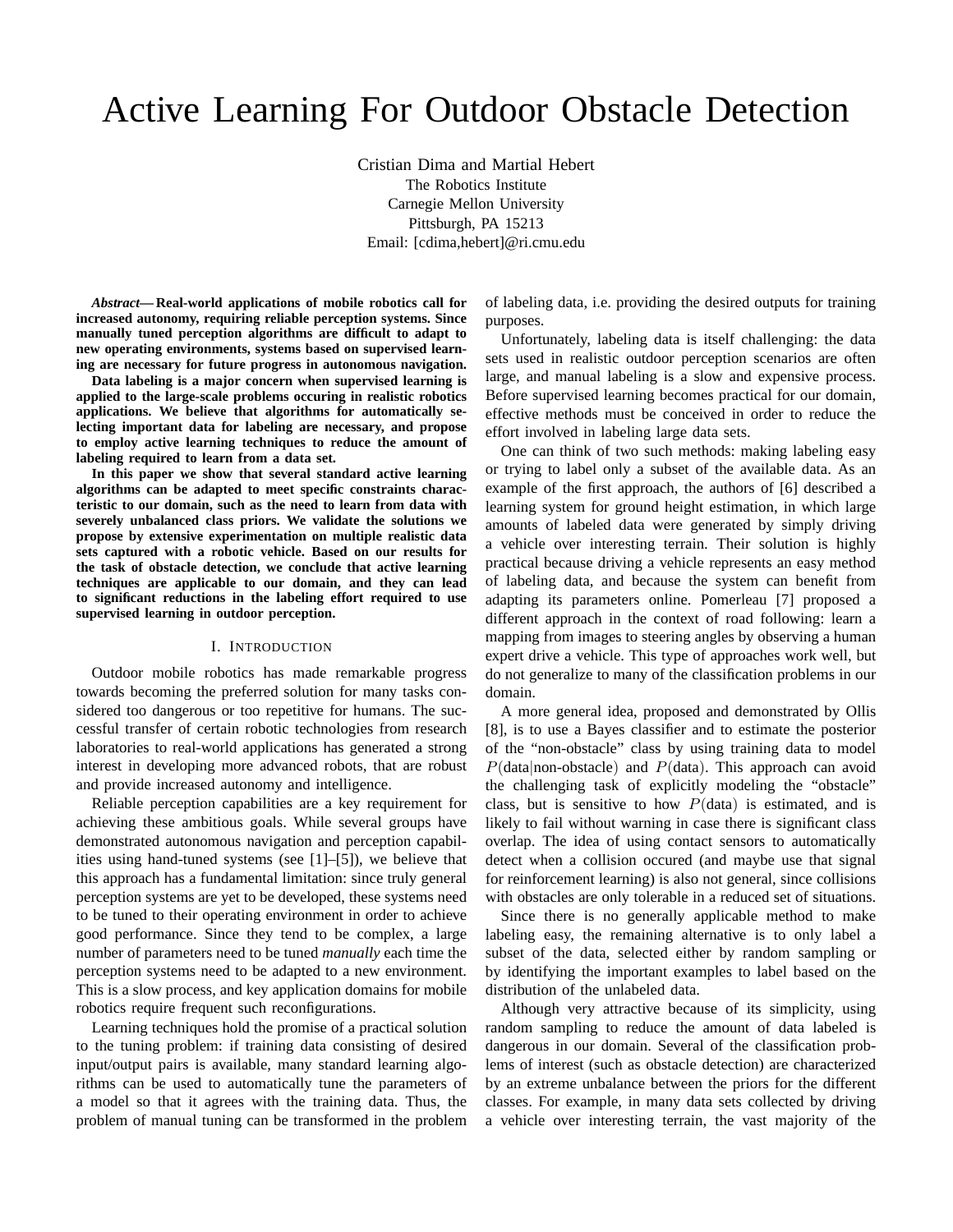

<span id="page-1-0"></span>Fig. 1. When learning from data sets with extremely unbalanced class priors, reducing the amount of data by random sampling can result in failing to get any examples from the rare class.

data contains relatively non-interesting examples from the "traversable" class (i.e. different types of roads, grass, etc.), and only few interesting patterns corresponding to obstacles. Applying random sampling in such cases can result in the complete elimination of the rare examples corresponding to obstacles, which can have catastrophic consequences. Such a situation is depicted in Figure [1.](#page-1-0)

As a solution to these problems, this paper focuses on reducing the amount of labeling needed to achieve good generalization performance by taking into account the distribution of the unlabeled data. We show that several standard active learning algorithms can be adapted to meet specific constraints that are characteristic to our domain, such as the need to learn from data with severely unbalanced class priors. The solutions we propose are validated by experimentation on several data sets captured with a robotic vehicle in representative environments.

## II. A BRIEF INTRODUCTION TO ACTIVE LEARNING

Active learning techniques are designed for the situation in which some amount of unlabeled data is available, and we are interested in obtaining good performance while labeling only the minimal amount of data necessary. The algorithms typically have access to the unlabeled data, and have the freedom of choosing which queries to make to an expert who can label data.

Active learning presents three main paradigms: *constructive query*, *query filtering* and *pool-based* approaches. In the constructive approach (see [9], [10]) algorithms can generate new query points that are most beneficial to the learner. In contrast, query filtering and the pool-based approaches can only select a query point from an already existent set. While the filtering approach assumes that new examples arrive as a random stream and the decision whether to query or not is made for each point individually, in the pool-based methods the entire data set can be analyzed before choosing the next query point. Since the pool-based methods can use more information, they are generally expected to lead to faster learning than the filtering approaches.

The constructive approach cannot be applied in domains where it is hard to develop a good model for the generative process of the data: the active learning algorithm can generate queries that do not make sense to the expert (see [11]). Given the nature of our data, we cannot use the constructive approach and thus we are limited to using pool-based active learning.



<span id="page-1-1"></span>Fig. 2. Typical active learning algorithms are iterative, alternating between training classifier(s) on the available data, identifying "interesting" point(s) and labeling them.

As shown in Figure [2,](#page-1-1) most active learning techniques are iterative, alternating between choosing a new query point based on a measure of interest and training one or more classifiers on the new data set obtained after completing the query. In cases where the computational complexity of training the classifier(s) is high and a large number of query points is needed, it is common to select a *batch* of query points in a single step, based on the same classifier parameters. In Section [III](#page-3-0) we will discuss an interesting constraint specific to our application domain: we need to select batches of query points not due to computational constraints, but because in our domain it is only practical to label entire *blocks* of data points at each iteration.

The main difference between different active learning algorithms consists in how the importance of an unlabeled example is estimated. In the remaining part of this section, we introduce and discuss several methods to compute interest scores for unlabeled data.

# *A. Query-by-Committee*

One of the most influential results in active learning was the development of the Query-By-Committee (QBC) algorithm [12], which inspired many of the algorithms we discuss in this paper. Query-by-Bagging is centered around the idea of reducing the size of the *version space* [13], the set of all concepts that are consistent with the labeled data available. The version space is a representation of all the information contained in the examples observed by the learning algorithm, and the rate at which the size of the version space decreases is considered a good measure of the progress of the learning process. Observing additional training data can only reduce the size of the set of concepts that agree with the data, and the goal of the QBC algorithm is to identify those unlabeled data points that, when labeled, have a high probability of eliminating a large portion of the version space.

In [12], the authors demonstrate that for a two-class problem, the reduction in the size of the version space can be maximized by making queries for those unlabeled examples whose predicted class is least constrained given the current set of hypotheses that are consistent with the training data. More precisely, if an unlabeled example x has probabilities  $p$  and  $1 - p$  of belonging to the two classes, where p is estimated over *all* the hypotheses consistent with the training data, it can be shown that the information gain –the expected reduction in the size of the version space– is given by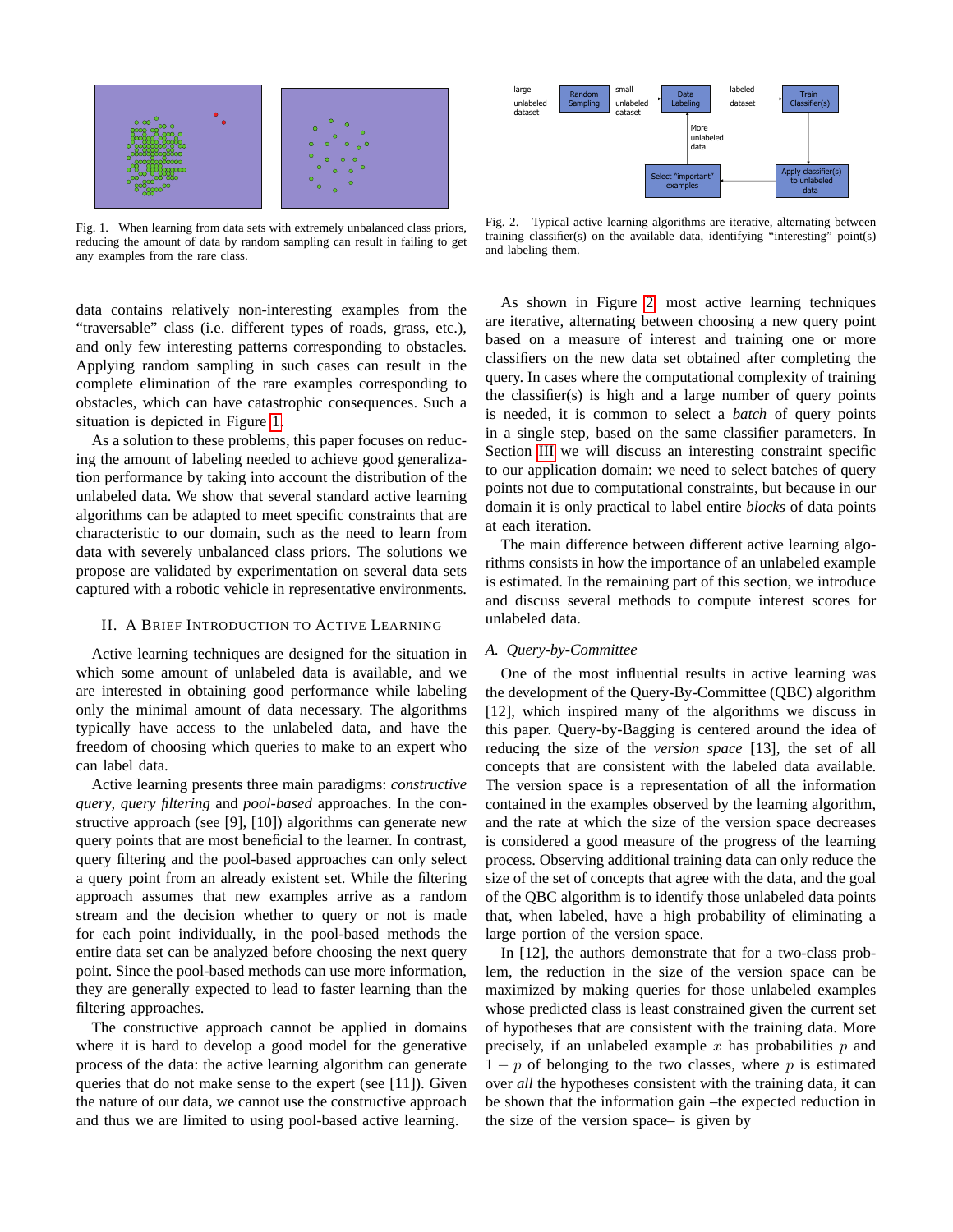$$
\mathcal{H}(p) = -p \log p - (1 - p) \log(1 - p)
$$

which is the Shannon information content (the entropy) of a binary random variable whose probability of being 1 is  $p$ . The entropy is not estimated over the entire version space, but by sampling hypotheses from it. These hypotheses form a committee which predicts the label of unlabeled data points, and the QBC algorithm attempts to maximize the information gain by selecting for labeling those points where there is disagreement in the committee.

The authors are able to prove that for certain classes of learning problems, QBC guarantees an exponential decrease of the prediction error as a function of the number of queries. The proof is relatively complex, but at a high level it involves two steps: proving that having a lower bound on the information gain of the queries does guarantee a fast decrease in the prediction error, and proving that for a restricted family of parametrized concept classes, the queries made by QBC have an expected information gain that is guaranteed to be higher than a constant.

While the guarantees of QBC are interesting in themselves, the algorithm has few practical uses in the exact form in which it is presented. For most learning problems in the real world it is impossible to find a hypothesis that is consistent with all the labeled data due to noise; as a result, the version space would be empty. Sampling from the version space is also an issue. In certain cases (see [14]) researchers use generative models and are able to sample from the distributions over their parameters, but this is not a generally applicable solution.

In a slightly more general setting, one could use QBC with randomized algorithms that can reach different hypotheses even when presented with the same training data (e.g. multilayer neural networks initialized randomly). For those who intend to use a deterministic algorithms such as logistic regression, the solution is to randomize the training process using a method such as the Query-by-Bagging algorithm, proposed by Abe and Mamitsuka [15].

#### *B. Query-by-Bagging*

Query-by-Bagging (QBBAG) is a combination of QBC with the *bagging* algorithm [16] based on committees of learners trained on resampled training data. Each random subsample used to train committee members has a distribution similar to the initial training set and, after training the bagging committee, its members can be viewed as hypotheses "sampled" from the version space. These hypotheses can be used just like in QBC to identify unlabeled example with high expected information gain by measuring the disagreement between the committee members. Since this time randomization is introduced directly in the training set, QBBAG can be used with both deterministic and randomized classifiers.

A difference between the original formulation of Query-by-Committee and Query-by-Bagging is that the first algorithm was introduced using the query filtering paradigm, while QBBAG is using the more common pool-based approach. Thus, QBBAG is trying to identify the *maximally* informative unlabeled example, which requires a measure of the disagreement among the committee members.

Abe and Mamitsuka [15] use as disagreement metric the difference between the number of committee members that vote for each one of the two labels, which is equivalent to scoring based on the number of committee members that are in minority. A slightly more general version of this metric, which is applicable to classification problems with more than two classes, is the *vote entropy* method (see [14], [17]).

Given that the classifier used for our experiments, logistic regression, provides posterior estimates instead of just class labels, it would be desirable to exploit this additional information. As a result, we have chosen to use Query-by-Bagging with a different committee disagreement metric, the *Kullback-Leibler-divergence-to-the-mean* (see [14], [18]). Its main advantage is that it takes into account the confidence of the classifications made by the committee members when estimating their disagreement.

The KL-divergence-to-the-mean is defined as the average of the KL-divergences between the posterior class distribution of each committee member and the average posterior class distribution of the entire committee<sup>[1](#page-2-0)</sup>. If  $k$  is the number of members in the OBBAG committee and  $x$  is an unlabeled example, the KL-divergence-to-the-mean is defined as

$$
\frac{1}{k}\sum_{m=1}^k D(\mathbf{P}_m(C|x)||\mathbf{P}_{avg}(C|x)),
$$

where C is a random variable over the classes,  $P_m(C|x)$ is the posterior class distribution of committee member  $m$ , and  $P_{avg}(C|x)$  is the average posterior class distribution of the committee. The KL divergence between two distributions  $P_1(C)$  and  $P_2(C)$  is given by

$$
D(\mathbf{P}_1(C)||\mathbf{P}_2(C) = \sum_{j=1}^{|C|} \mathbf{P}_1(c_j) \log \frac{\mathbf{P}_1(c_j)}{\mathbf{P}_2(c_j)}
$$

where C is the set of classes, and  $P(c_i)$  is the probability the class label is  $j$ .

To better illustrate the difference between the KLdivergence-to-the-mean and the vote entropy, let us consider the example of a binary  $(+, -)$  classification problem in which the output of the classifiers represent the probabilities of the "+" label. The vote entropy of an example on which a threemember committee produces outputs (0.51, 0.51, 0.49) is the same as if the outputs were (0.99, 0.98, 0.01), because vote entropy ignores classification confidence information. KLdivergence-to-the-mean would score the second example much higher than the first one, which is intuitively desired from a committee disagreement measure. Preliminary experiments in which we compared the two disagreement metrics confirmed that better performance can be achieved using the metric that takes class posteriors into account.

<span id="page-2-0"></span><sup>1</sup>We will follow here the development from McCallum and Nigam [14]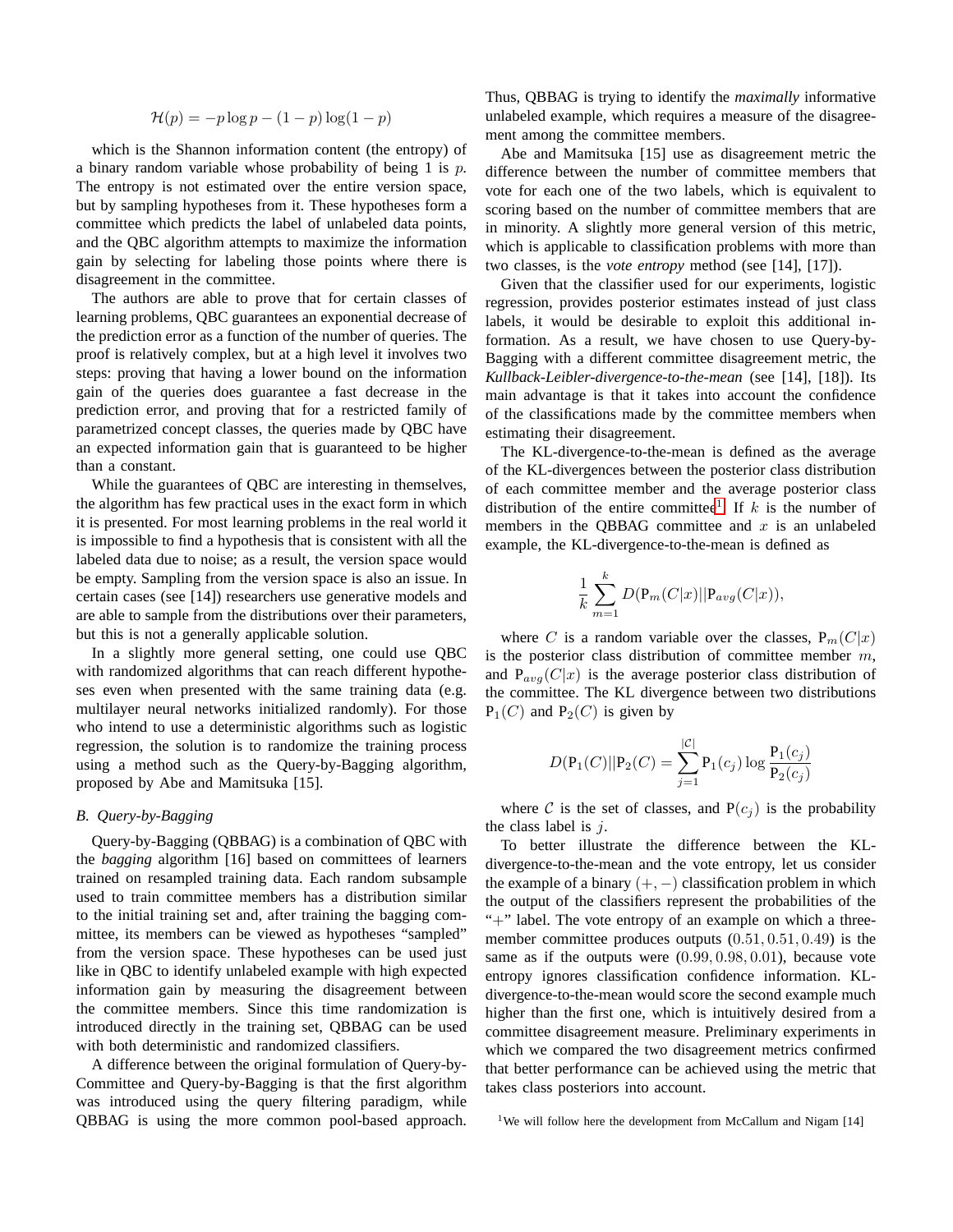# *C. Uncertainty Sampling*

Uncertainty Sampling (US) [19] is a heuristic alternative to QBC, and is one of the simplest active learning algorithms we are aware of. The algorithm requires a classifier that can produce reasonable estimates of its prediction confidence. After the classifier is trained on all the labeled data available, Uncertainty Sampling applies it to all the unlabeled examples and selects for querying the one on which the current classifier is least confident.

The motivation for Uncertainty Sampling comes from the desire to avoid having to sample classifiers from the version space. Lewis and Gale propose to approximate the *classifier uncertainty* (the confidence that one of the labels occurs given the current version space) by the *label uncertainty* as estimated by the unique classifier trained on all labeled data.

To understand the difference and why this approximation can be poor, consider a hypothetical classifier that is presented with a binary classification problem and indicates that, given its parameters, the probability of an example  $x$  of belonging to the "+" class is 0.99. Uncertainty Sampling would consider such an example extremely non-interesting. In reality, it can be the case that the training data does not constrain the parameters of the model very well, meaning that several decision boundaries would agree equally well with the training data. In this case, the true uncertainty in the classification of the example is much higher. If a QBC/QBBAG committee analyzes the same problem with the same base learner, the high uncertainty in the classification boundary makes it likely that some of the hypotheses sampled from the version space disagree on the label of the example, resulting in a query. The problem of having over-confident classifiers is acknowledged by Lewis and Gale in their original paper [19].

Despite the fact that Uncertainty Sampling is probably the best known active learning algorithm, our experiments have clearly shown that its performance is inferior to that of more principled algorithms, such as Query-by-Bagging. As a result, we will not include results obtained with Uncertainty Sampling in our experimental evaluation.

#### *D. Co-Testing*

A slightly more interesting algorithm is Co-Testing [20], which borrows the idea of using *redundant views* from Co-Training (a semi-supervised learning algorithm proposed by Blum and Mitchell in [21]) and adapts it to the active learning domain. According to the authors, "a domain has redundant views if there are at least two mutually exclusive sets of features that can be used to learn the target concept". Since in our domain one often uses different sensing modalities for perception, we have considered the features extracted from the different sensors to be our views. Thus, in our experiments we will classify obstacles based on "color", "texture" or "laser" views, for example.

The algorithm works by training classifiers on the different views of the available training data, and classifying the unlabeled data independently in all the views. The set of examples on which the views disagree represents the pool

of potential labeling candidates, and different flavors of Co-Testing exist for selecting one query out of this pool. The authors claim that the most efficient gains can be obtained by querying contention points on which the views disagree most strongly, but the experimental results presented were generated by simply choosing randomly from the contention points.

Comparing Co-Testing to Uncertainty Sampling, Muslea et al. [20] claim that by using multiple views their algorithm can be more aggressive: querying contention points on which the algorithms are most confident increases the probability of a large effect in at least one of the views. For comparison to QBC, the authors construct a learning problem which is PAClearnable but on which QBC fails with high probability while Co-Testing succeeds in very few steps. In the experimental results presented in [20], Co-Testing seems to generally perform quite similarly to Query-by-Bagging.

In our experiments, we used Co-Testing with the selection scheme in which the most contentious unlabeled data points are queried. Similarly to the Query-by-Bagging algorithm, we have chosen the KL-divergence-to-the-mean as a disagreement measure, where the members of the committee are the classifiers trained on the different views of the data.

To conclude this section, we acknowledge the fact that this list of algorithms is by no means exhaustive. Several other principled active learning algorithms (such as the ones proposed by Roy and McCallum in [22] or by Tong and Koller in [23]) were not included in our experimentation, mostly because of their computational requirements. Nevertheless, we would like to remind the reader that the goal of our research is to determine *if* active learning is applicable in our domain, and not to identify the most effective active learning method.

# <span id="page-3-0"></span>III. ACTIVE LEARNING FOR OBSTACLE DETECTION

#### *A. The Initialization Problem*

In the previous section we presented a number of active learning algorithms with the potential of reducing the amount of data labeling required for large-scale applications of supervised learning. Until now, we have glanced over an important aspect: the initialization step required by all the algorithms we presented.

In Figure [2,](#page-1-1) we indicated that the "seed" labeled data set required to start the active learning iterations is obtained by random sampling. This is indeed the typical initialization method used in the active learning literature, while in other cases data is selected manually. Unfortunately, neither of these options is practical for our domain: manual selection is not applicable to large data sets, and random selection can fail as described in the introduction: when a data set is severely unbalanced, we can obtain initialization sets that contain examples from a single class (see Figure [1\)](#page-1-0).

To address this important problem, we have developed the Unlabeled Data Filtering (UDF) algorithm [24]. The intuition behind UDF is simple: we are interested in reducing the size of an unlabeled data set by discarding redundant examples, while keeping most of the rare patterns. We define "rare" patterns as those data points that correspond to sparse regions of the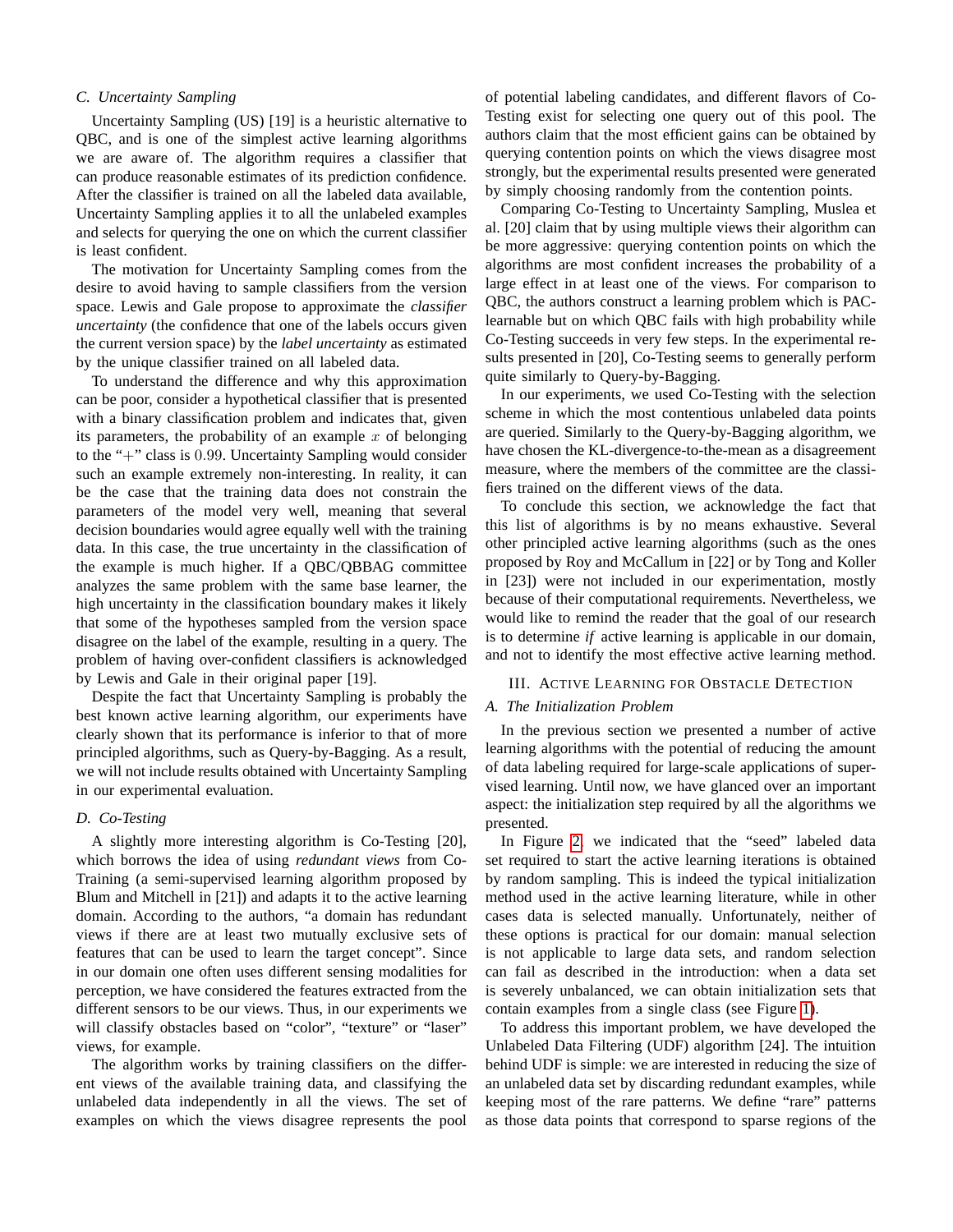

<span id="page-4-0"></span>Fig. 3. The essence of the Unlabeled Data Filtering algorithm: when new data is observed, discard examples corresponding to densely populated regions of the feature space while keeping the ones from sparsely populated regions.

feature space, while the "redundant" examples are the ones from regions of the feature space that are densely populated.

The essence of the UDF algorithm is illustrated in Figure [3:](#page-4-0) starting with any random data point, construct a set  $S$  of data to be labeled by iteratively selecting data points from the most sparse regions of the feature space. Sparsity is defined using some form of probability density estimation, based on the current set S. At a high level, UDF can be viewed as an algorithm that attempts to select for labeling data points that cover as uniformly as possible the feature space of the classification problem of interest.

The Unlabeled Data Filtering algorithm is closely related to the anomaly detection research area, in which estimating the probability density function (PDF) over some feature space is the method of choice for identifying anomalous patterns. The subtle but essential difference is that UDF does *not* select for labeling only anomalous patterns: since the PDF it uses for estimating sparseness is based on the set  $S$  of data points selected for labeling, in the initial stages of the algorithm any data point is equally likely to be selected for labeling, even if it lies at the center of a compact cluster of points in the original unlabeled data set. The difference in the data sets over which the sparseness of the feature space is estimated is what clearly distinguishes the UDF algorithm from the algorithm proposed by Pelleg and Moore in [25], which is the most closely related work we are aware of. For a more detailed discussion, we refer the reader to [26].

The interest measure used by UDF is the negative loglikelihood given by the PDF estimated over  $S$  at each unlabeled data point. For the experiments presented in this paper, we estimate the density over the feature space using kernel density estimation with a Gaussian kernel, whose bandwidth is chosen using cross-validation. Since our initial feature space is often high-dimensional, we project our data to a lower dimensional space using Principal Component Analysis.

#### *B. The Data Block Constraint*

An additional aspect preventing the direct application of active learning in our domain is what we call the *data block constraint*, illustrated in Figure [4.](#page-4-1)



<span id="page-4-1"></span>Fig. 4. The Data Block Constraint: our classifiers and active learning algorithms work at the image patch level, while data labeling takes place at the image level. The interest scores assigned to individual patches need to be aggregated to obtain image interest scores.

This constraint appears naturally in perception problems because we often try to classify as small a region as possible to improve the localization of our detections, while a much larger region needs to be analyzed by a human expert before data can be labeled. For example, we are interested in classifying individual rectangular image patches as obstacles or nonobstacles, but a human needs to be presented with an entire image before being able to indicate the correct label for an image patch. The same is true for 3-D voxels of data, if the classification process takes place in the 3-D space. An additional benefit of presenting experts with entire images is that they can label a much larger number of data points at the same time, for example by drawing contours that enclose all the obstacles in an image.

The data block constraint can be summarized by the fact that our classifiers and active learning algorithms work at the image patch level, while we need interest scores for entire images in order to select the informative ones for labeling. To address this constraint, we need to aggregate the interest scores assigned to individual image patches (the data points) into interest scores assigned to images (blocks of data points).

In [24] we argued that aggregating interest measures over all the patches within an image is undesirable because high interest patches can be overwhelmed by large amounts of uninteresting patches. The other extreme of scoring an image only based on its most interesting patch is also ineffective, because the most unusual patterns in an image will often be outliers corresponding to various artifacts. This problem is also reported in [14], where the authors address the outlier problem by weighting the contributions of the different data points based on local data density.

The solution we chose for balancing between these two undesired behaviors was to average the interest measures of the  $k$  highest scoring patches in each image. Experiments we presented in [26] demonstrate that this simple accumulation scheme is robust to the specific value  $k$  that is chosen: while our intuition that accumulating over too few or too many patches is detrimental has been been confirmed, there is a wide interval for  $k$  (roughly between 8 and 50) for which the performance of the algorithms is almost unchanged.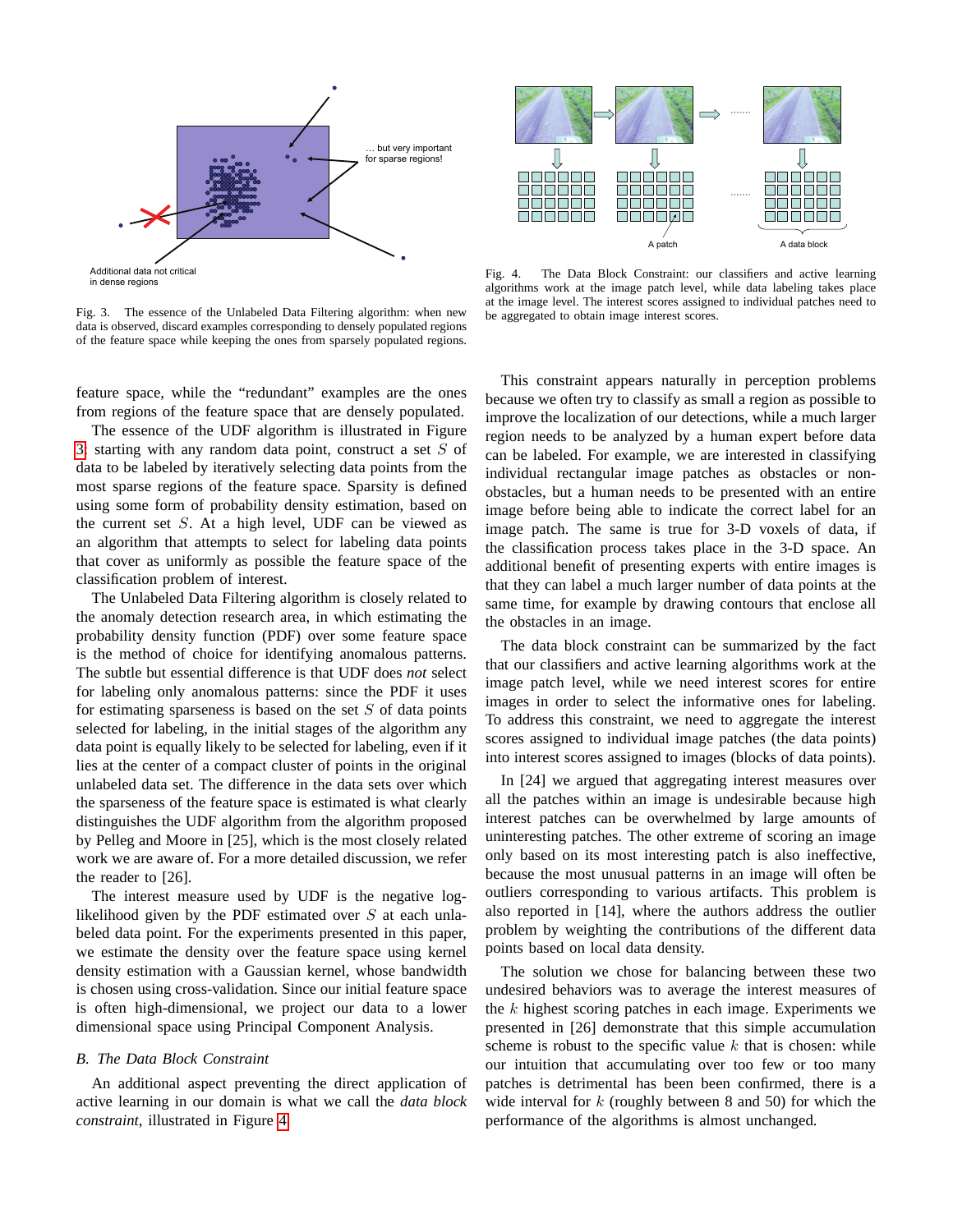<span id="page-5-0"></span>

| Name                       | # Images | Distance traveled (m) |
|----------------------------|----------|-----------------------|
| FmObsCourseNonPoles_01     | 436      | 372                   |
| FmObsCourseNonPoles_02     | 558      | 488                   |
| FmObsCourseAll_01          | 1018     | 749                   |
| FmObsCourseAll_02          | 673      | 481                   |
| ApMdSpiral                 | 1393     | 768                   |
| FmDriveDown <sub>-01</sub> | 2030     | 1627                  |
| FmDriveDown <sub>-02</sub> | 1191     | 938                   |
| <b>FmVariousObs</b>        | 1096     | 543                   |

TABLE I SOME OF THE DATA SETS USED IN OUR EXPERIMENTS.

# IV. EXPERIMENTAL EVALUATION

# *A. Data sets, Feature Sets and Learners*

The experiments presented in this paper are based on data collected with a robotic vehicle on a farm and in a meadow with tall vegetation. The data sets on which we performed most of our experiments are listed in Table [I,](#page-5-0) along with the number of images recorded and the distance traveled. To be able to perform the randomized runs necessary to obtain confidence bounds for the various performance estimates, we have *exhaustively* labeled all the data sets in Table [I.](#page-5-0)

The obstacles in our data sets are either natural features such as trees, fences and buildings, or objects that we placed in the environment, such as green and gray flower pots hidden in vegetation of various heights, thin and thick pipes, several pieces of wood and a small cart. The pairs of data sets whose names are not separated by a horizontal line in the table contain data that is similar in nature, and thus can be used as train/test sets. For two of our data sets we did not have additional test sets. This is however not crucial for the kind of experiments we perform: we measure learning efficiency and not generalization performance.

Our vehicle is equipped with visible and infrared cameras whose positions relative to our laser range finder units is precisely known. As a result, for each image patch we can extract a multi-modal feature vector containing color (COL, 5 features), texture (TEX, 24 features), range (LASER, 4 features) and infrared (IR, 2 features) information (see [26] for more details).

While one would normally use the all the available sensing modalities for the classification problem, for these experiments we chose to test our algorithms on different subsets of the feature vector. The various sensing modalities have different characteristics, which means that for each data set we can test the active learning algorithms on a variety learning problems and better assess the generality of our conclusions.

For all the experiments we present, we used logistic regression as a base classifier. Logistic regression has many desirable properties, such as fast training and testing, and guaranteed convergence to a global minimum [27].

#### *B. Performance Metric*

In the active learning literature performance is typically measured by comparing the performance achieved after different numbers of queries with the maximum information performance, obtained when the learner has access to all the labeled data in the training set.

We used the Area Under the ROC Curve (AUC) as our performance metric. Many properties of the AUC make it preferable to test error rates or precision/recall break-even points (see [28] for an excellent discussion): it eliminates the need to set a threshold on the class posteriors, it is robust to unbalanced class priors and has a precise probabilistic interpretation.

Exploiting our exhaustively labeled data sets, we performed at least 10 randomized runs for each experiment, and we are displaying point-wise confidence intervals of  $+/-1.64\sigma$ for all plots. According to bar-overlaps-bar test described in [29], this width of the confidence intervals guarantees the 95% significance of the ordering of *individual runs*, provided that the intervals do not overlap.

#### *C. Experiments and Results*

Our experiments were designed to answer two main questions: we wanted to know if active learning can reduce labeling requirements compared to random sampling, and to verify that UDF is an effective initialization method.

Since the solutions we propose are meant for use in realworld systems, adjusting the parameters of our algorithms for the different data or feature sets is unacceptable. All the experiments we present in this paper and in [26] are performed without *any* parameter re-tuning. The initial settings were chosen based on experiments presented in [26], analyzing their influence on our algorithms. In particular, we used QBBAG committees of 15 classifiers, we compressed our initial data to a two-dimensional space using PCA for UDF, and we accumulated the interest scores over the 8 highest scoring patches in each image. These parameters have relatively wide ranges of reasonable settings.

To answer the first question concerning the benefits of using active learning methods in our domain, we have compared the efficiency of QBBAG and UDF to manual and random selection. To perform randomized manual selection experiments, a human expert created for each data set a list of images with close-up views of all the obstacles. At run-time, the MANUAL selection scheme could sample without replacement from these lists of "interesting" images. In all of our plots we included for reference a horizontal line corresponding to the performance achieved by the MAX INFO classifier, which is trained using the labels of all the data in the training set. Ideally, we would want our automatic data selection schemes to get close to the MAX INFO performance after very few image queries.

To study the effect of the initialization schemes on active learning, we compared the performance of the QBBAG algorithm using RANDOM, MANUAL, and UDF initialization. For each initialization method, we selected 5 images which were then used as "seed" data set for QBBAG.

Due to space constraints, the results presented in Figure [5](#page-6-0) are only a small subset of all the experiments we performed; additional results are presented in more detail in [26]. Nevertheless, Figure [5](#page-6-0) is representative for the type of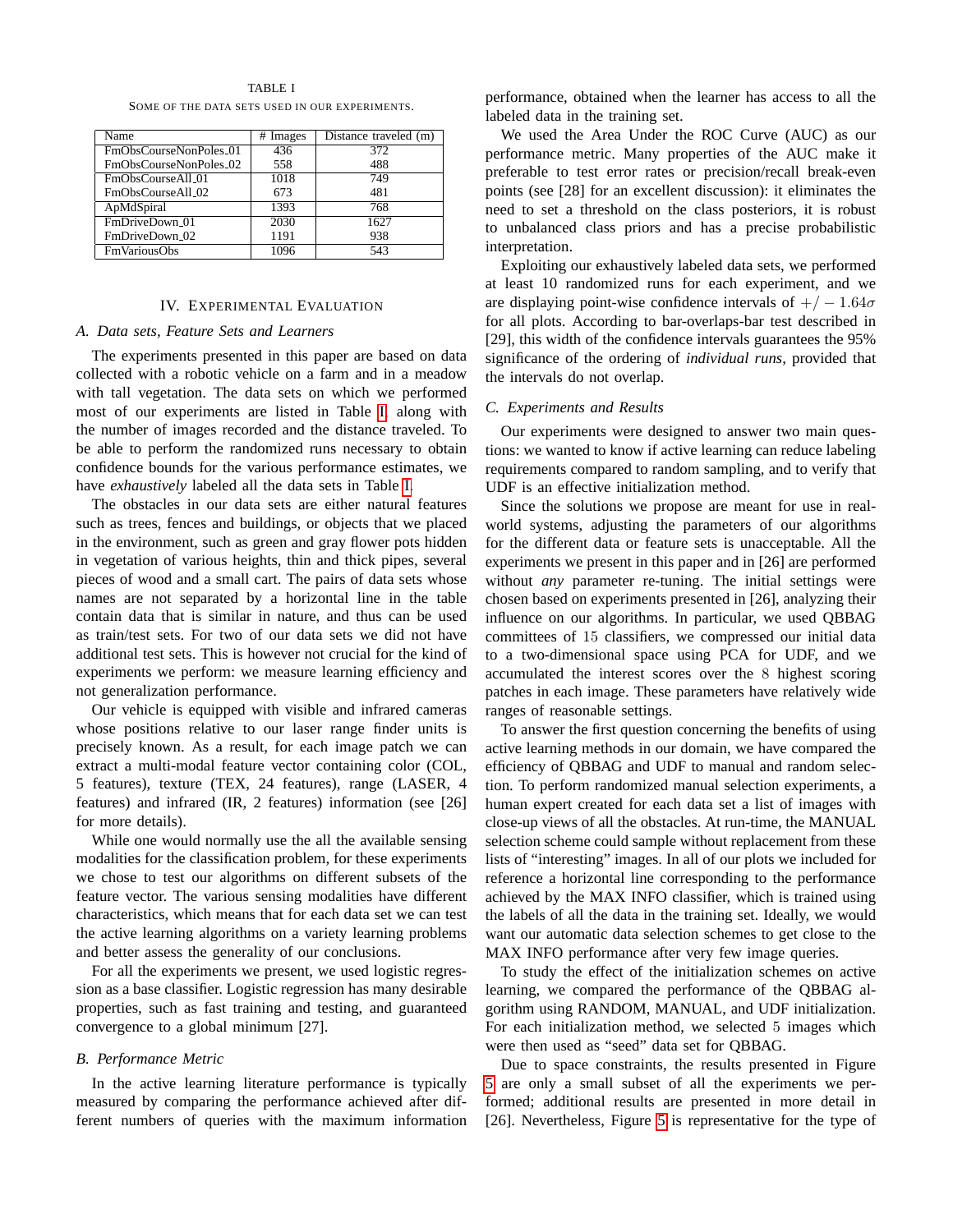

<span id="page-6-0"></span>Fig. 5. Results on FmObsCourseNonPoles COL+TEX (a-c), ApMdSpiral COL+TEX+LASER (d-f), and FmDriveDown COL+TEX+LASER (g-i). We are comparing the performance of RANDOM vs. Active Learning (first column), MANUAL vs. Active Learning (second column) and the RANDOM, MANUAL and UDF initialization methods (third column).

results we obtained. The plots in the left column compare the performance of RANDOM selection to QBBAG with UDF initialization and to the UDF algorithm used as a standalone data selection method. The middle column compares MANUAL selection to the same active learning methods. The right column displays the performance achieved by QBBAG when initialized randomly, manually, and using UDF.

The results obtained on the data sets represented in the first two rows are very good. The data presents strongly skewed class priors, and the phenomenon we described in Figure [1](#page-1-0) occurs naturally: RANDOM selection is likely to query for the labels of several non-obstacle images before an obstacle is observed. As a result, the average performance is significantly lower than that of both QBBAG and UDF, which quickly get close to the MAX INFO performance. The standard deviation for RANDOM selection is also much higher for these data sets, because in many runs no obstacles are observed during the first selection iterations, resulting in low test AUC scores. Both active learning algorithms perform similarly to the MANUAL selection method: their average performance is essentially the same, while the standard deviations are slightly smaller. The results in the third column show that UDF is indeed effective at initializing active learning methods: for the first few iterations QBBAG has roughly the same scores and confidence bounds when initialized with either UDF or MANUAL, and both versions are better than QBBAG with RANDOM initialization. The difference is most significant for the ApMdSpiral data set, which is the most skewed.

The performance of active learning on the more balanced FmDriveDown data set was quite different: QBBAG resulted in an improvement over RANDOM selection, but UDF performed slightly worse. This is not unexpected: this data set presents some class overlap, and given the nature of the obstacles, a random sample of the data has a good chance to contain most of the relevant data for obstacle detection. This is confirmed by the relatively small performance difference between MANUAL and RANDOM selection on this data set. When used for QBBAG initialization, UDF resulted in a very